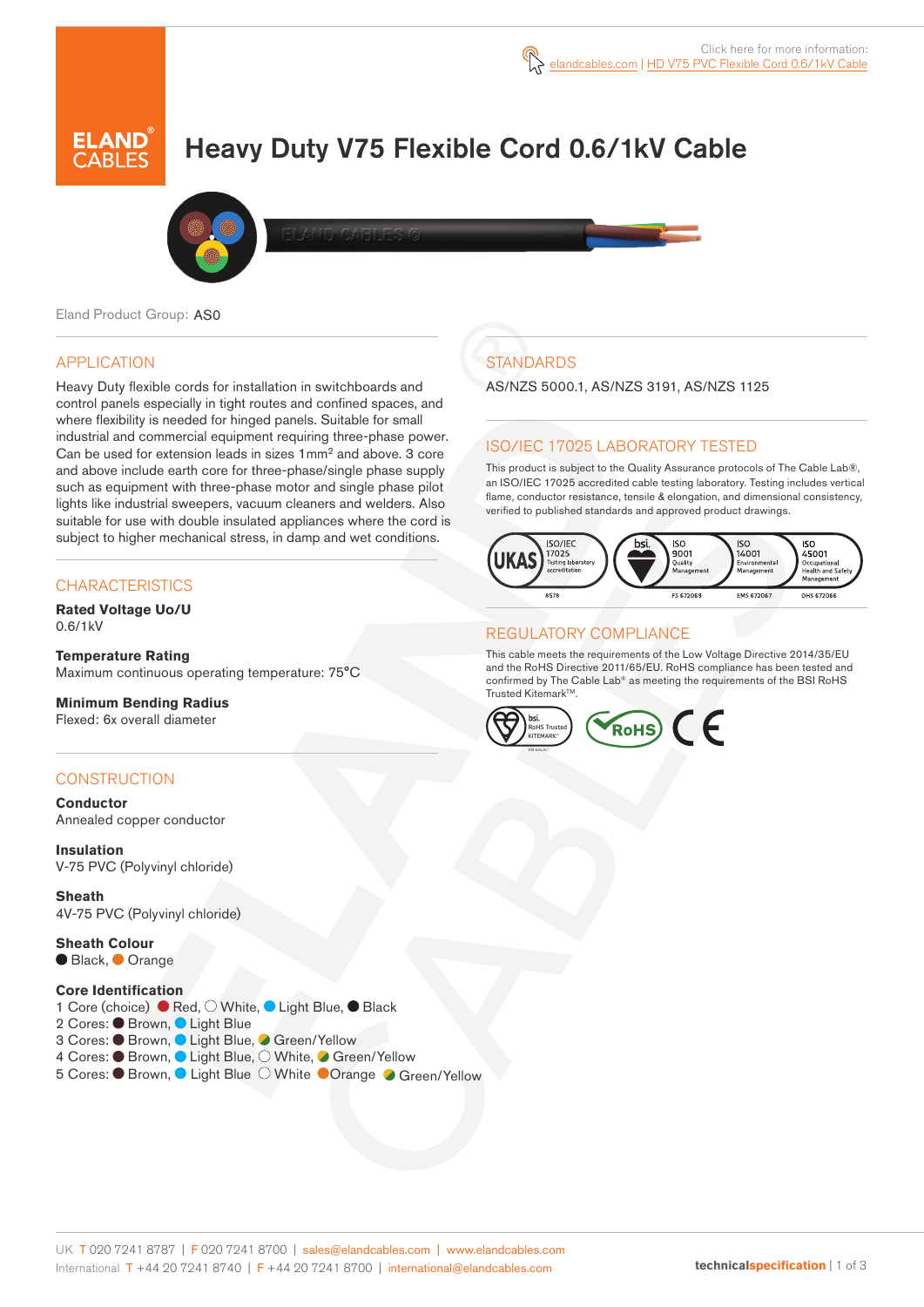# DIMENSIONS

| ELAND PART NO.                 | NO.OF CORES                      | NOMINAL CONDUCTOR<br>SIZE<br>mm | NOMINAL<br><b>INSULATION</b><br><b>THICKNESS</b><br>mm | NOMINAL<br><b>OUTER SHEATH</b><br><b>THICKNESS</b><br>mm | NOMINAL<br>OVERALL<br><b>DIAMETER</b><br>mm | NOMINAL<br>WEIGHT<br>kg/100m |
|--------------------------------|----------------------------------|---------------------------------|--------------------------------------------------------|----------------------------------------------------------|---------------------------------------------|------------------------------|
|                                |                                  |                                 | Round without sheath                                   |                                                          |                                             |                              |
| AS05S0100005**                 | 1                                | 0.5                             | 0.8                                                    | $\sim$                                                   | 2.6                                         | 1.1                          |
| AS05S0100075**                 | $\mathbf{1}$                     | 0.75                            | 0.8                                                    | $\qquad \qquad -$                                        | 2.8                                         | 1.4                          |
| AS05S010010**                  | $\mathbf{1}$                     | 1.0                             | 0.8                                                    | $\overline{\phantom{a}}$                                 | 2.9                                         | 1.6                          |
| AS05S010015**                  | $\mathbf{1}$                     | 1.5                             | 0.8                                                    |                                                          | 3.2                                         | 2.1                          |
| AS05S010025**                  | $\mathbf{1}$                     | 2.5                             | 0.9                                                    | $\frac{1}{2}$                                            | 3.9                                         | 3.3                          |
| AS05S010040**                  | $\mathbf{1}$                     | $\overline{4}$                  | 1.0                                                    |                                                          | 4.7                                         | $5.5\,$                      |
|                                |                                  |                                 | Round                                                  |                                                          |                                             |                              |
| AS05R0100075**                 | $\mathbf{1}$                     | 0.75                            | 0.8                                                    | 1.3                                                      | 5.4                                         | 3.8                          |
| AS05R010010**                  | $\mathbf{1}$                     | 1.0                             | 0.8                                                    | 1.3                                                      | 5.6                                         | 4.2                          |
| AS05R010015**                  | 1                                | 1.5                             | 0.8                                                    | 1.4                                                      | 6.1                                         | 5.2                          |
| AS05R010025**                  | $\mathbf{1}$                     | 2.5                             | 0.9                                                    | 1.4                                                      | 6.8                                         | 6.9                          |
| AS05R010040**                  | $\mathbf{1}$                     | 4                               | 1.0                                                    | 1.5                                                      | 7.7                                         | 9.4                          |
| AS05R0200075**                 | $\sqrt{2}$                       | 0.75                            | 0.8                                                    | 1.3                                                      | 8.2                                         | 8.4                          |
| AS05R020010**                  | $\sqrt{2}$                       | 1.0                             | 0.8                                                    | 1.3                                                      | 8.6                                         | 9.3                          |
| AS05R020015**                  | $\sqrt{2}$                       | 1.5                             | 0.8                                                    | 1.5                                                      | 9.5                                         | 12                           |
| AS05R020025**                  | $\sqrt{2}$                       | 2.5                             | 0.9                                                    | 1.7                                                      | 11.2                                        | 17                           |
| AS05R020040**                  | $\sqrt{2}$                       | $\overline{4}$                  | 1.0                                                    | 1.8                                                      | 13                                          | 25                           |
| AS05R0300075**                 | 3                                | 0.75                            | 0.8                                                    | 1.4                                                      | 8.8                                         | 10                           |
| AS05R030010**                  | $\ensuremath{\mathsf{3}}$        | 1.0                             | 0.8                                                    | 1.4                                                      | 9.2                                         | 11                           |
| AS05R030015**                  | 3                                | 1.5                             | 0.8                                                    | 1.6                                                      | 10.2                                        | 15                           |
| AS05R030025**                  | $\ensuremath{\mathsf{3}}$        | 2.5                             | 0.9                                                    | 1.8                                                      | 12.1                                        | 21                           |
| AS05R030040**                  | 3                                | $\overline{4}$                  | 1.0                                                    | 1.9                                                      | 13.9                                        | 30                           |
| AS05R030060**                  | $\ensuremath{\mathsf{3}}$        | 6                               | 1.0                                                    | 2.9                                                      | 16.0                                        | 44                           |
| AS05R03010**                   | $\ensuremath{\mathsf{3}}$        | 10                              | 1.0                                                    | 3.1                                                      | 20.5                                        | 69                           |
| AS05R03016**                   | $\ensuremath{\mathsf{3}}$        | 16                              | 1.0                                                    | 3.3                                                      | 24.1                                        | 90                           |
| AS05R03025**                   | 3                                | 25                              | 1.2                                                    | 3.7                                                      | 29.4                                        | 140                          |
| AS05R03035**                   | 3                                | 35                              | 1.2                                                    | 4.0                                                      | 32.5                                        | 181                          |
| AS05R03050**                   | 3                                | 50                              | 1.4                                                    | 4.4                                                      | 37.7                                        | 241                          |
| AS05R0400075**                 | $\overline{4}$                   | 0.75                            | 0.8                                                    | 1.5                                                      | 9.8                                         | 12                           |
|                                |                                  |                                 |                                                        |                                                          |                                             |                              |
| AS05R040010**                  | 4                                | 1.0                             | $0.8\,$                                                | 1.5                                                      | 10.2                                        | 14                           |
| AS05R040015**<br>AS05R040025** | $\overline{4}$                   | 1.5<br>$2.5\,$                  | 0.8<br>0.9                                             | 1.7<br>1.9                                               | 11.3<br>13.3                                | 18<br>26                     |
|                                | $\overline{4}$                   | $\overline{4}$                  | $1.0\,$                                                | $2.0\,$                                                  | 15.4                                        | 38                           |
| AS05R040040**<br>AS05R040060** | $\overline{4}$<br>$\overline{4}$ | 6                               | 1.0                                                    | 3.0                                                      | 17.6                                        | 54                           |
| AS05R04010*                    |                                  | 10                              | 1.0                                                    | 3.3                                                      | 22.6                                        | 85                           |
|                                | $\overline{4}$                   | 16                              | $1.0\,$                                                | 3.5                                                      | 26.1                                        | 122                          |
| AS05R04016**                   | $\overline{4}$                   |                                 |                                                        |                                                          |                                             |                              |
| AS05R04025**                   | $\overline{4}$                   | 25                              | 1.2                                                    | 3.9                                                      | 32.0                                        | 191                          |
| AS05R04035**                   | $\overline{4}$                   | 35                              | 1.2                                                    | 4.2                                                      | 35.3                                        | 246                          |
| AS05R04050**                   | $\overline{4}$                   | 50                              | 1.4                                                    | 4.7                                                      | 41.2                                        | 332                          |
| AS05R04070**                   | $\overline{4}$                   | 70                              | 1.4                                                    | 5.1                                                      | 48.3                                        | 460                          |
| AS05R04095**                   | $\overline{4}$                   | 95                              | 1.6                                                    | $5.7\,$                                                  | 53.3                                        | 577                          |
| AS0504120**                    | $\overline{4}$                   | 120                             | 1.6                                                    | 6.1                                                      | 60.0                                        | 731                          |
| AS050500075**                  | 5                                | 0.75                            | 0.8                                                    | 1.6                                                      | 10.8                                        | 15                           |
| AS05050010**                   | 5                                | $1.0\,$                         | 0.8                                                    | 1.6                                                      | 11.2                                        | $17\,$                       |
| AS05050015**                   | $\mathbf 5$                      | 1.5                             | 0.8                                                    | 1.8                                                      | 12.4                                        | 21                           |
| AS05050025**                   | $\mathbf 5$                      | $2.5\,$                         | 0.9                                                    | 2.0                                                      | 14.6                                        | 30                           |
| AS05050040**                   | $\mathbf 5$                      | $\overline{4}$                  | 1.0                                                    | 2.2                                                      | 17.1                                        | 46                           |

\* Designates the sheath colour. For each Eland Cables part number replace with the colour code as listed below. e.g. AS050200005BK = 2 core Round 0.5mm² Black